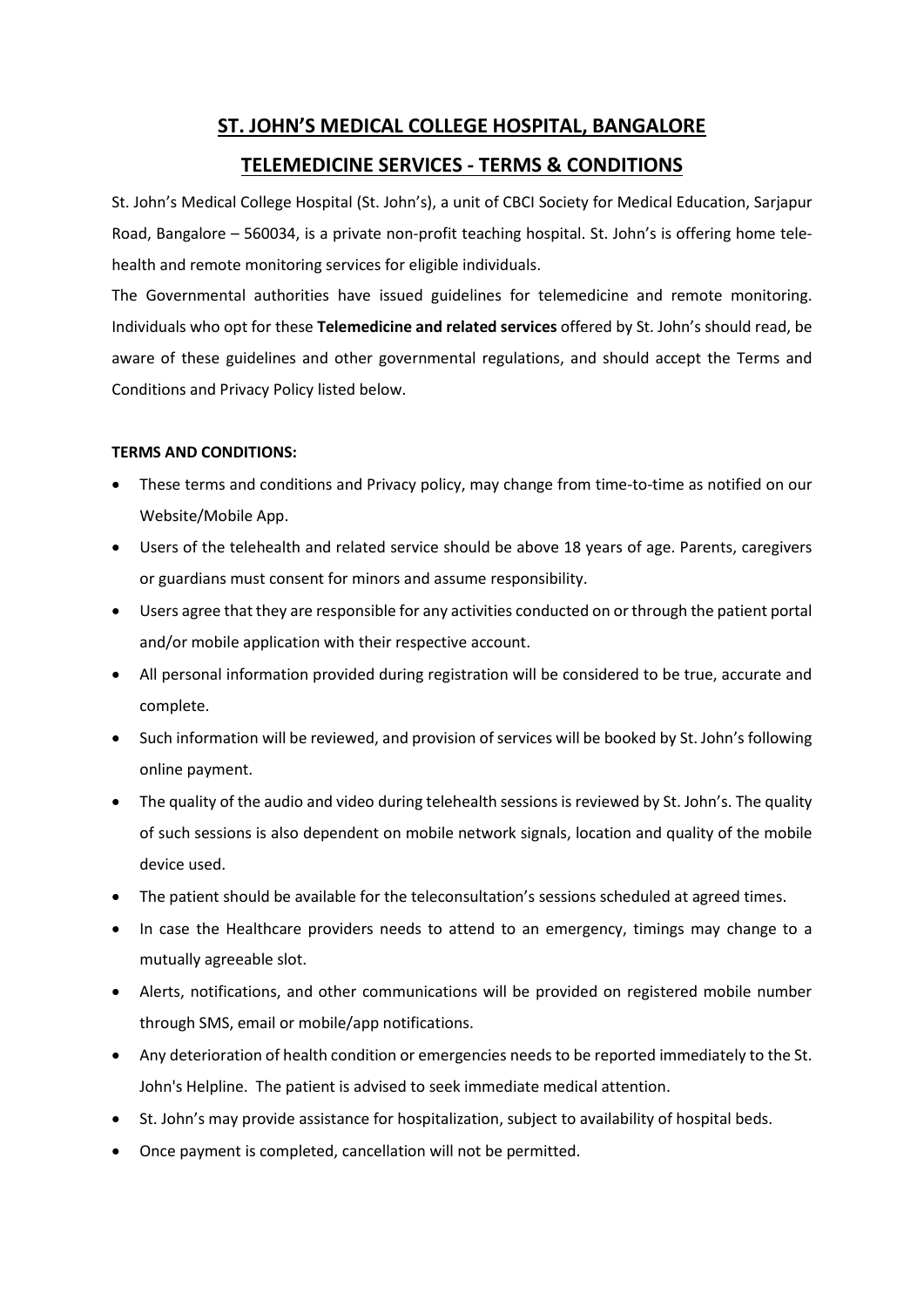- Health data collected by St. John's will be stored in a confidential manner (for required duration of time) on a secure local electronic platform, for access by authorized St. John's healthcare professionals (HCPs) and authorized staff. This data may be shared with statutory body/ Government authorities, if requested.
- De-identified data (data without identifying the patient) will be analysed for improving healthcare outcomes.
- St. John's reserves the right to revise the consultation fees and service charges at any time, and the new fees as displayed, will be applicable.
- In case any additional services are required, advance payment is to be made on a pro-rata basis.
- As telehealth and remote monitoring services are provided for assistance, is not a replacement for clinical care, St. John's or its HCPs, will not be held liable for any adverse outcomes.
- In case of any disputes that may arise out of or in connection with these Terms and conditions, both parties shall conduct negotiations through in good faith to solve such dispute amicably.
- Users can terminate this Terms and Conditions by stopping the use of the application and uninstalling the application from their respective devices.
- St. John's reserve the right to deactivate or delete accounts of any user found to be in violation of our Terms and Conditions.

### **PRIVACY POLICY**

St. John's Medical College Hospital (St. John's), a unit of CBCI Society for Medical Education, Sarjapur Road, Bangalore – 560034, cares about the confidentiality and security of your personal information. We will use reasonable efforts to handle your Personal Information secure in compliance with this Privacy Policy. In addition, please note that your personal information is protected by the regulations.

### **PERSONAL INFORMATION**

As used in this Privacy Policy, "Personal Information" means any information about yourself that you may provide to us when using this Site/App, such as when you register or do a transaction through the Site/App, which may include your name, contact information, gender, date of birth, contact information, address, medical information and documents.

We endeavour to limit the collection of Personal Information to what we need with respect to specific activities. If you do not wish to submit the required information, then you will not be able to access our services.